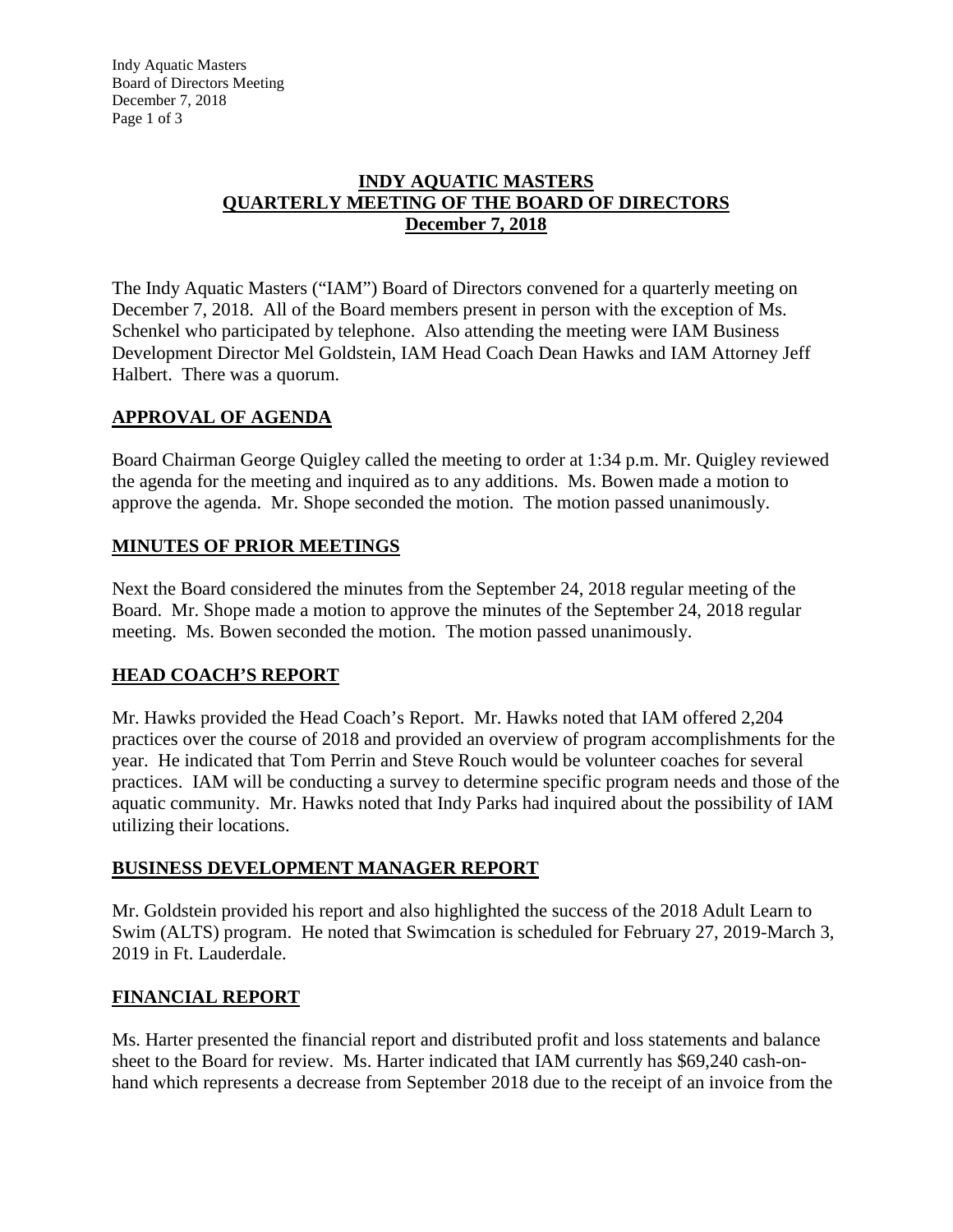Indy Aquatic Masters Board of Directors Meeting December 7, 2018 Page 2 of 3

IU Natatorium for Spring Nationals. She noted that IAM currently has 280 paid memberships. IAM will be looking at the potential change of payroll and website providers.

Ms. Harter also distributed a preliminary program budget for review. Ms. Harter will present a formal 2019 budget within the next 30 days and the Board will schedule a special meeting to consider and approve the 2019 budget.

Ms. Harter left the meeting at 2:45 p.m.

### **FUNDRAISING**

Mr. Quigley led a discussion about continued fundraising efforts. Mr. Quigley noted that the letters to the membership have been sent. Ms. Bowen reported that the IAM Christmas Party was a success and enjoyed by all who attended.

## **ACTION ITEMS**

None.

### **EXECUTIVE SESSION**

There were no items to be considered in executive session.

# **OTHER BUSINESS**

Tentative meeting dates for IAM in 2019 are as follows:

- 1. March 25, 2019 at 1:30 p.m. (Bowen Engineering)
- 2. June 24, 2019 at 1:30 p.m. (Bowen Engineering)
- 3. September 23, 2019 at 1:30 p.m. (Bowen Engineering)
- 4. December 16, 2019 at 1:30 p.m. (incl. Annual Board Meeting; Bowen Engineering)

### **DIRECTOR COMMENTS**

None.

### **ADJOURNMENT**

The next regular meeting of the Board is scheduled for March 25, 2019 at 1:30 at Bowen Engineering.

Ms. Bowen made a motion to adjourn the meeting, which was seconded by Mr. Shope. The motion passed unanimously. The meeting was adjourned at 2:23 p.m.